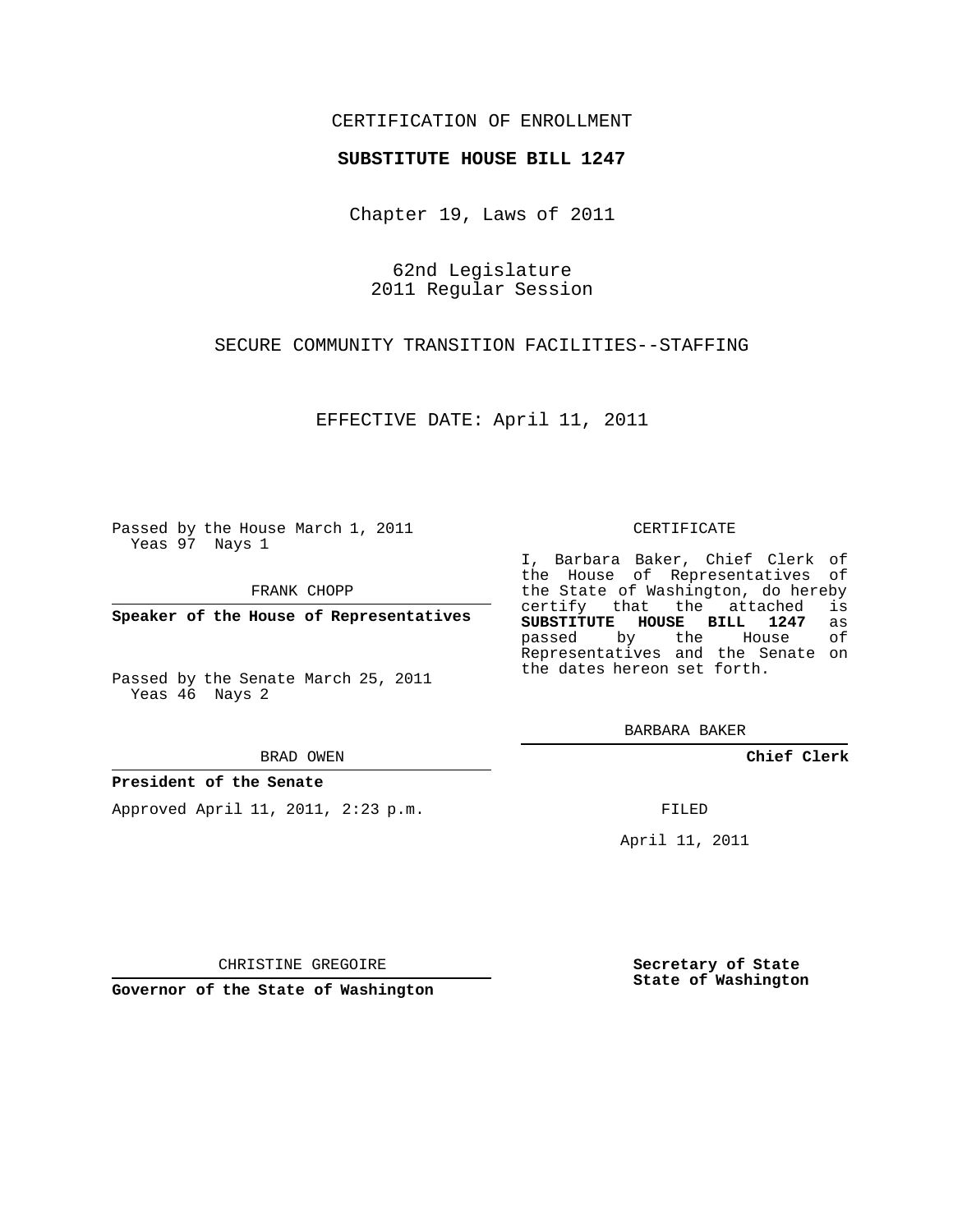# **SUBSTITUTE HOUSE BILL 1247** \_\_\_\_\_\_\_\_\_\_\_\_\_\_\_\_\_\_\_\_\_\_\_\_\_\_\_\_\_\_\_\_\_\_\_\_\_\_\_\_\_\_\_\_\_

\_\_\_\_\_\_\_\_\_\_\_\_\_\_\_\_\_\_\_\_\_\_\_\_\_\_\_\_\_\_\_\_\_\_\_\_\_\_\_\_\_\_\_\_\_

Passed Legislature - 2011 Regular Session

## **State of Washington 62nd Legislature 2011 Regular Session**

**By** House Ways & Means (originally sponsored by Representatives Kagi, Hunter, Darneille, and Kenney; by request of Department of Social and Health Services)

READ FIRST TIME 01/21/11.

 1 AN ACT Relating to the staffing of secure community transition 2 facilities; amending RCW 71.09.300; and declaring an emergency.

3 BE IT ENACTED BY THE LEGISLATURE OF THE STATE OF WASHINGTON:

 4 **Sec. 1.** RCW 71.09.300 and 2003 c 216 s 1 are each amended to read 5 as follows:

 6 Secure community transition facilities shall meet the following 7 minimum staffing requirements:

8 (1)((<del>(a) At any time the census of a facility that accepts its</del> 9 first-resident-before-July-1,-2003,-is-six-or-fewer-residents,-the 10 facility shall maintain a minimum staffing ratio of one staff per three 11 residents during normal waking hours and one awake staff per four 12 residents during normal sleeping hours. In no case shall the staffing 13 ratio permit less than two staff per housing unit.

14 (b) At any time the census of a facility that accepts its first 15 resident on or after July 1, 2003, is six or fewer residents, the 16 facility shall -maintain - a -minimum - staffing - ratio - of - one - staff - per 17 resident - during - normal - waking - hours - and - two - awake - staff - per - three 18 residents during normal sleeping hours. In no case shall the staffing 19 ratio permit less than two staff per housing unit.